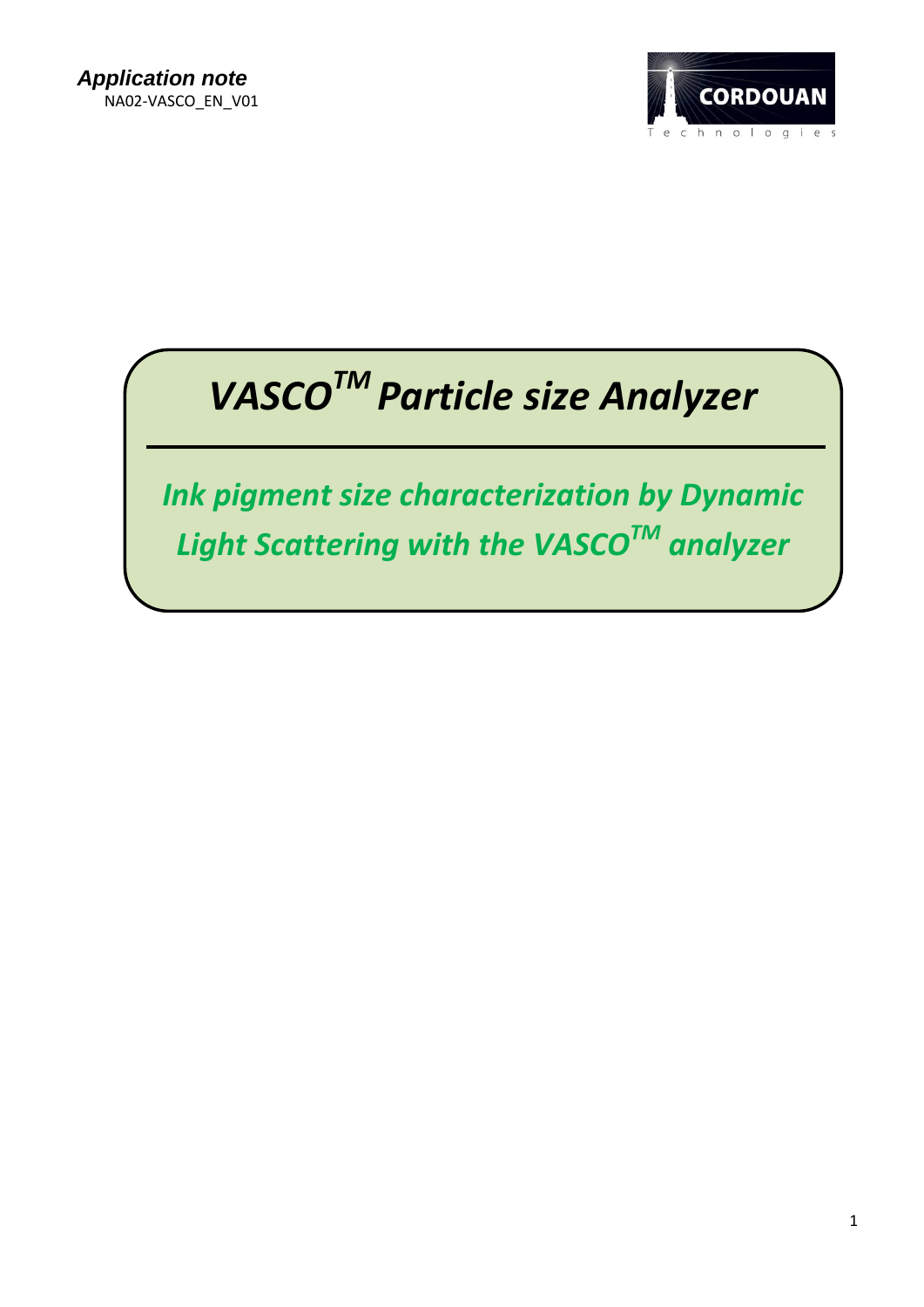# **Ink pigment size characterization by Dynamic Light Scattering with the VASCOTM analyzer**

**Key Words**: paint, ink, pigments, nano-particle sizing, dynamic light scattering (DLS), colloidal suspensions, concentrated, opaque, VASCO<sup>™</sup>.

## *Abstract*

*Printing inks made of nano sized pigments dispersed in liquids are more than ever used in the industry because of their unique properties (color, thinness, visual aspect, durability, conductivity, etc). Characterizing the size of the dispersed pigments at initial concentration in such inks is often mandatory in order to guaranty stability and adequate physical/chemical properties. Unfortunately, such characterization remains an inaccessible challenge to most conventional optical measurement techniques like Dynamic Light Scattering (DLS) systems because of high concentrations effects. But such limitations are note a fate; thus in this note, we demonstrate through some illustrative examples how the VASCOTM analyzer, thanks to its unique innovative patented optical cell design, can overcome these limitations for the characterizations of dark/colored and concentrated colloidal suspensions. A concrete example of industrial application is presented with the measurement of concentrated pigmented jet printer inks.*

# **INTRODUCTION**

Since recent years, ink industry is putting a lot of efforts to improve the quality and/or create new properties of ink products. These manufacturers are producing ink and paint incorporating smaller and smaller pigments particles, some not exceeding few hundred nanometers. Indeed, the size of these pigments is one of the major parameters controlling properties of inks or paints. The pigment size affects the aspect of the final product (light absorption, visual aspect, printing resolution, depth of color…) as well as the quality of deposits on a substrate (homogeneity, texture, thinness…). Moreover, pigment size also plays an important role in the stability and usability of colored materials [1]. For example, the size of pigment particles/aggregates in inkiet printers has to be smaller than the printer microscopic



*Printing INK with nano pigment*

nozzle aperture in order to guaranty good printing quality and prevent nozzle fouling. Consequently, an accurate control of the dispersed pigments size is critical to manufacturers who want to guaranty final product properties, production yield and quality.

Among existing techniques used for nano-particle size measurement in liquids, Dynamic Light Scattering (DLS) is the preferred one in many applications because of its relative simplicity of use, its measurement range from one manometer up to few microns and its ability to give information about particle/aggregates size distribution. Based on the analysis of scattered light fluctuations caused by the Brownian motion of particles, DLS is a powerful optical technique to characterize dilute and transparent dispersions of particles. Nevertheless, as shown in [2], conventional DLS techniques which measure the scattered light at 90° from incident light usually

fail when analysing dark and concentrated dispersions because of light absorption, sample heating and multiple scattering artefacts. Thus, the analysis of concentrated ink or paint Suspensions (with typical concentration between 0.1% up to few %) by conventional DLS instruments is not achievable unless the sample is drastically diluted by several decades. Dilution requires tedious sample preparation and is time consuming for routine measurements. Moreover dilution can strongly impact sample chemical properties (Ph, colloidal stability, conductivity, etc) giving poor representative measurements. In this application note, we first illustrate the limitation in measuring dark and concentrated colloids comparing conventional DLS to the VASCO<sup>TM</sup> system. Then in a concrete example of industrial application, we show how the use of the VASCO™ particle analyser enables particle size measurements of pigments in a concentrated printing ink.

# **MEASURING CONCENTRATED AND OPAQUE SAMPLES: CONVENTIONAL DLS VS VASCO**

In conventional DLS system, scattered light is detected at 90° the from the incident laser light (see figure 1). With this optical configuration, light absorption and multiple scattering can be important and can induce significant measurement artefacts. That's the reason why most conventional DLS systems are usually ineffective for measuring opaque/concentrated media. In order to compare the impact of these two effects between a conventional DLS and VASCO for concentrated pigmented ink measurements, we have prepared test solutions with commercial standards polystyrene latex<sup>1</sup> of known particle size and concentration. The latex sphere size and concentration were selected to be in the range of typical pigment size and concentration in non diluted industrial ink samples.

 $\overline{a}$ 

<sup>1</sup> *standard latex from DUKE and Merck*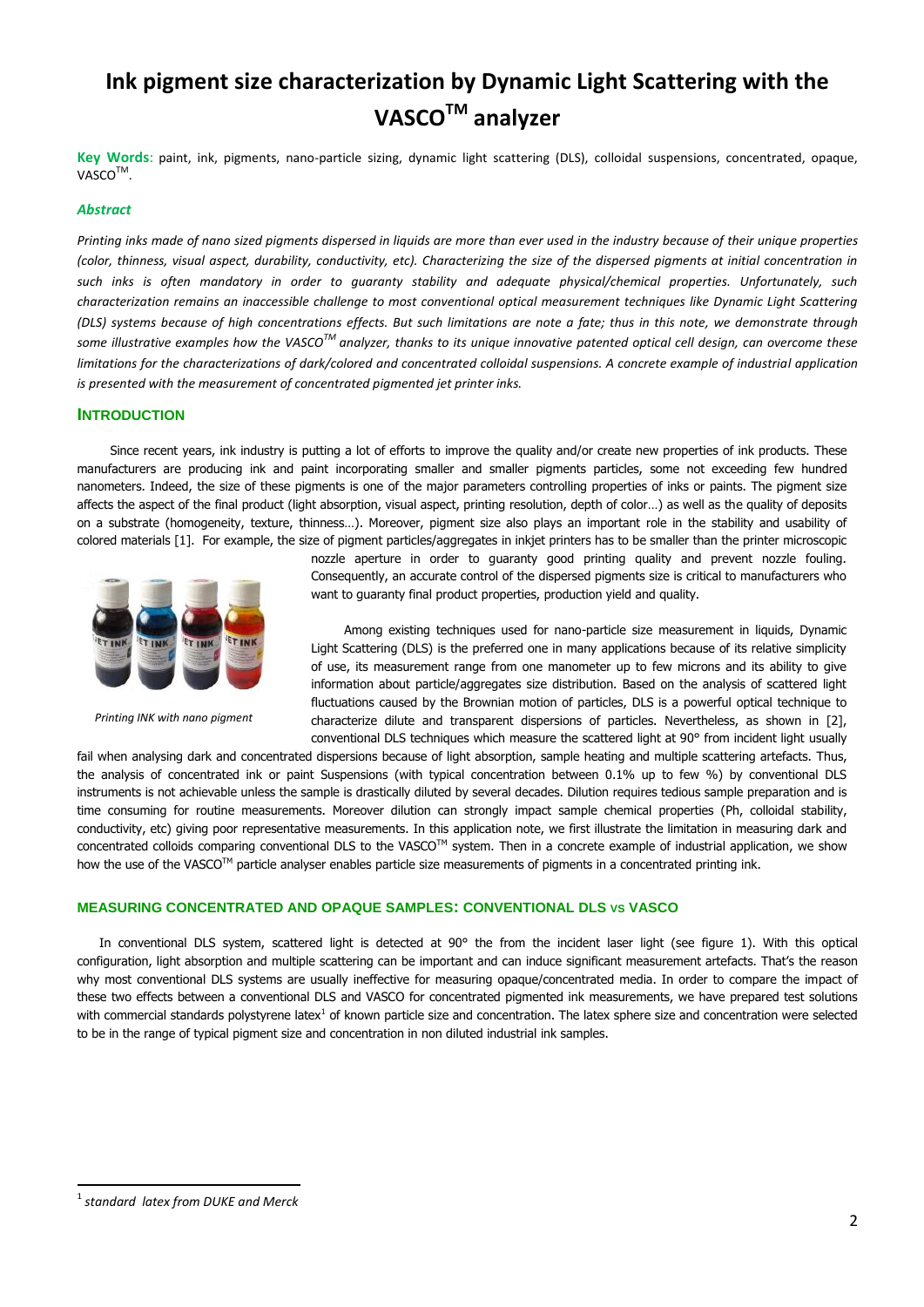

Figure 1: example of commercial DLS measurement configuration; left: conventional DLS ; right: VASCO with its DTC and solvent proof cell*.* 

# *a) Absorption /heating artefacts*

The first major impairment one could expect from pigmented ink measurement is laser light absorption and local heating of the sample; In order to illustrate this effect we have prepared a test solution made of commercial standard 30 nm diameter latex particle (Thermo Fischer® 3030A, 33+/-1.5 nm hydrodynamic Radius) dispersed in water and stabilized by ionic surfactants. For the purpose of the demonstration and sake of interpretation, this sample was first diluted to 0.001wt% to avoid concentration effects (particle interaction and multiple scattering). The effect of light absorption on particle size measurement is shown in Figure 2. In order to have statistical information on size dispersion of the sample, the NanoQ<sup>TM</sup> software of VASCO was operated in the multi-acquisition mode with each correlogram acquisition processed by the Pade-Laplace inversion algorithm [3]



Figure 2: left : Conventional DLS analysis of a 30 nm latex test solution before (blue) and after (red) addition of absorbing ink. The normalized amplitude of scattered intensity is plotted as a function of the hydrodynamic diameter. right: VASCO DLS analysis;

A direct DLS analysis of this transparent dispersion indicates that the average hydrodynamic diameter is 32 nm (see fig 2, blue bars on the graph), in good agreement with TEM measurement (fig2, right picture). After adding 10wt% of black and soluble organic ink to the sample to simulated the case of an absorbing pigmented ink, we measure a diameter of 24 nm (fig 2, red bars on the graph); This corresponds to a decreased of 25% of the measured size value compared to the nominal value. This apparent decrease is due to local heating of the sample due to absorption of the laser probe. Comparatively, the VASCO system with an appropriate adjustment of its The Dual Thickness Controller system ( $DTC^{TM}$ ) gives very consistent results for the same dark latex sample (fig 2- right).

# *b) Concentration/multiple scattering artefacts*

The second major impairment one could expect from concentrated pigmented ink measurement is multiple scattering artefacts. Indeed, when measuring a concentrated colloidal suspension with conventional DLS, the photons can be scattered several time as light propagates through the medium before reaching the detector. Multiple scattering quickly occurs with increasing concentration, and can be observed as soon as the sample becomes turbid. It induces an under-estimation of the hydrodynamic radius of the particle. To illustrate this phenomenon, a second test solution has been prepared with a commercial standard latex (Merck Estapor® K010 microsphere, having a diameter of 98 nm by TEM analysis) at two concentrations differing by two decades: 0.001wt% and 0.1wt%. For sake of interpretation, no absorbent was added to these solutions. Figure 3 below clearly shows that a conventional DLS measurement give coherent results for the low concentration sample (blue bars on the graph). But it significantly underestimates the latex particle size for the high concentration sample (red bars on the graph) with a measured effective diameter of 84 nm. Comparatively (fig 3 right), measurements on the concentrated sample thanks to the VASCO™ system with its DTC set in concentrated sample measurement position [2] give very coherent results with an average hydrodynamic diameter of 115 nm, consistently with Merck latex data.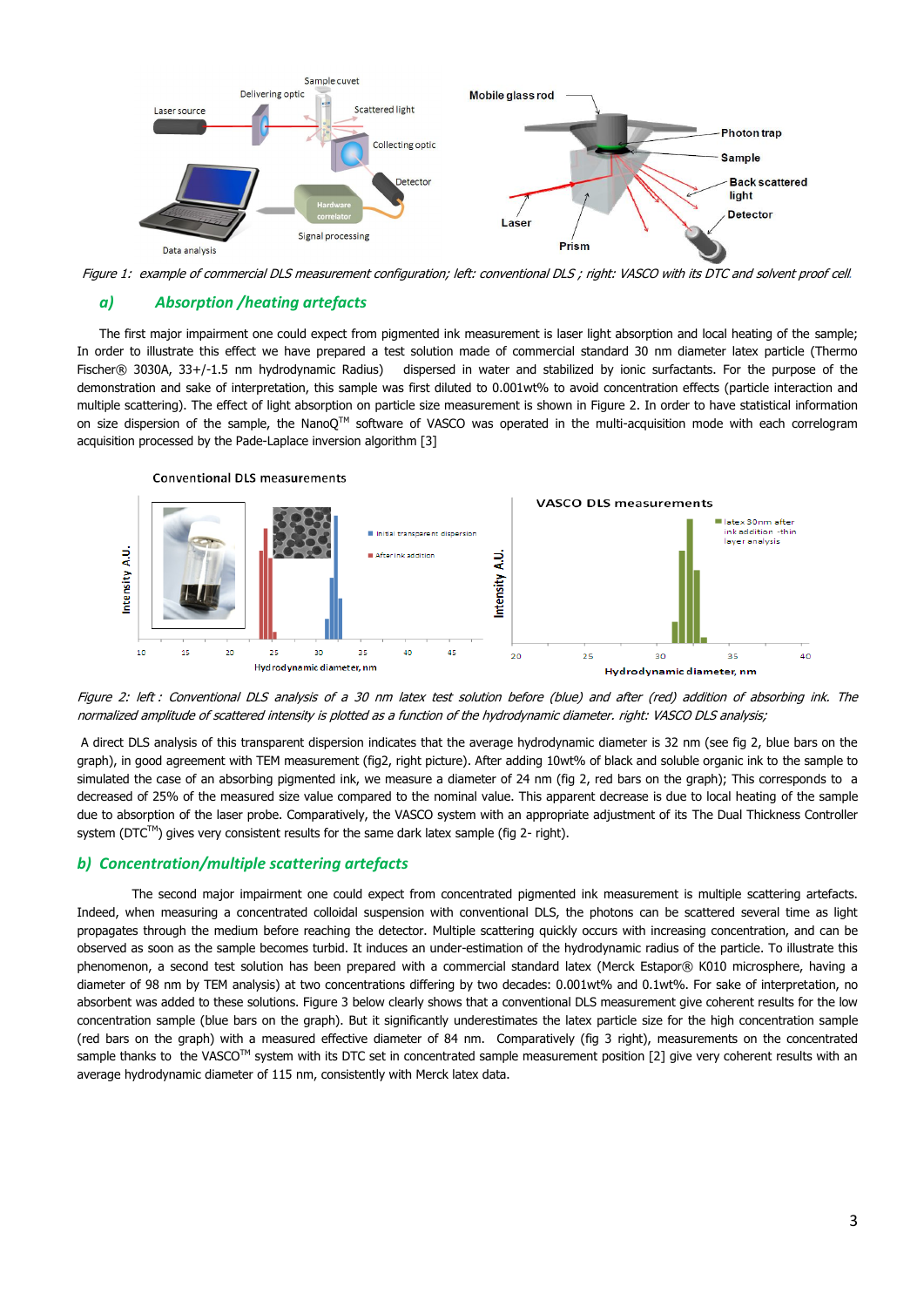

Figure 3: Left: Conventional DLS analysis of the K010 latex before dilution, i.e. at 0.1wt% (red) and after dilution at 0.001wt% (blue). The normalized amplitude of scattered intensity is plotted as a function of the hydrodynamic diameter; right: same measurement on the 0.1%wt sample with VASCO™

# **APPLICATION TO INDUSTRIAL PIGMENTED INK CHARACTERIZATION**

In the previous section we have shown that, thanks to the innovative design of its sample cell and its DTC system, the VASCO™ Particles size analyzer is a perfect tool to characterize nano-particles directly in concentrated or colored/opaque media. Let us show now how to exploit these capabilities in a concrete example of measurement of a concentrated pigmented ink manufactured in industrial conditions. The tested product is a magenta printing ink manufactured by the French company Encres Dubuit<sup>2</sup>. It is a UV ink which polymerizes on the substrate under UV light insulation. The composition of such kind of inks is complex but usually consist mainly in pigments dispersed in a liquid phase of acrylate polymers and monomers. Here, the weight concentration of the studied ink is closed to 5% in pigment. This specific formulation makes the material very viscous (about 25mPa.s at 25°c) and very opaque as shown on figure 4.





Figure 4: left: concentrated pigmented ink sample from Encres Dubuit Company; right: measurement of the ink sample with the VASCO analyzer

Few droplets of the pigmented ink to be characterized were directly dropped into the VASCO cell with a pipette. The Dual Thickness Controller system ( $DTC^{TM}$ ) is set in the down position for concentrated sample measurements [2]. In order to have statistical information on size dispersion of the sample, the NanoO™ software of VASCO was operated in the multi-acquisition mode. For comparison purpose a second set of measurement was performed on the initial solution diluted by a factor 100. The results are presented in figure 5 below.



Figure 5: Dispersion size histogram analysis of concentrated printing ink sample using the VASCO™. The normalized amplitude of scattered intensity is plotted as a function of the hydrodynamic diameter. Left: initial concentration (ie, before dilution); Right: initial concentration ÷100 ((ie, after dilution)

 $\overline{a}$ 

<sup>2</sup> *<http://www.encresdubuit.com/>*